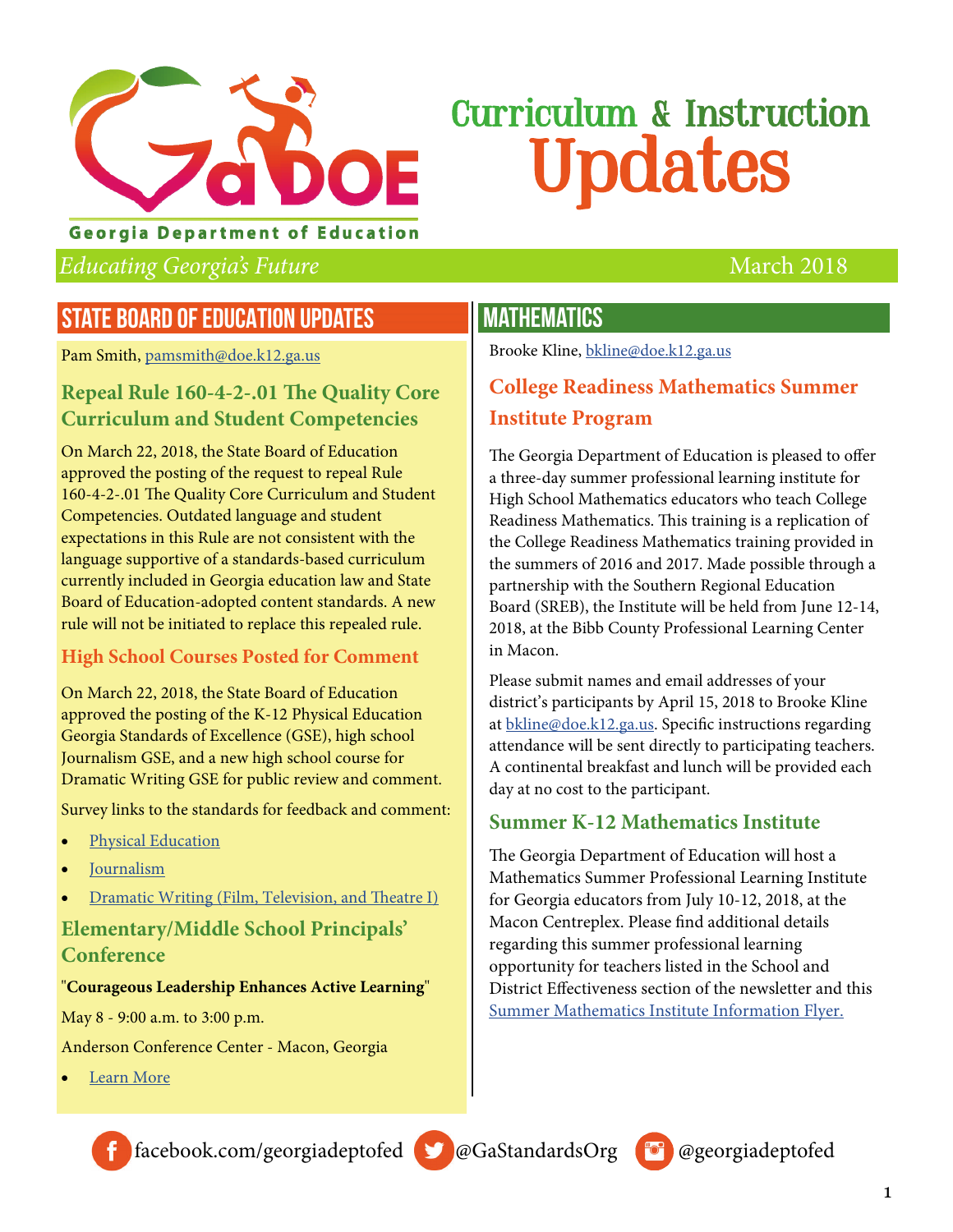

# ENGLISH LANGUAGE ARTS/LITERACY

Stephanie Sanders, [ssanders@doe.k12.ga.us](mailto:ssanders@doe.k12.ga.us)

#### **L4 Summer Institutes**

Literacy summer institutes are coming! In partnership with School and District Effectiveness, the Literacy for Learning, Living, and Leading (L4) team will host a series of professional learning opportunities this summer through two-day institutes. These vertically-aligned institutes will feature a series of interactive sessions that emphasize high-leverage practices for reading and writing instruction, digital literacy, assessments, and more! Presenters will provide research and evidence-based practices for creative and effective ways to increase student achievement. We encourage all K-12 educators and administrators to join us for these professional learning opportunities. These institutes are designed to be vertically aligned. Below are the dates and locations for each institute. **Start and end times are 8 a.m. and 4 p.m**.

**June 11 - 12**, James H. Rainwater Conference Center 1 Meeting Place, Valdosta 31601

**June 14 - 15**, Coastal Georgia Center 305 Fahm Street, Savannah 31401

**June 26-27**, Middle Georgia State University Conference Center 100 University Parkway, Macon 31206

**July 12 - 13**, Clarence Brown Conference Center 5450 Georgia Highway 20, Cartersville 30121

**July 16-17,** UGA Continuing Education Center 1197 S. Lumpkin St., Athens, GA 30602

- Registration Fee is \$250 per person and includes lunch and materials.
- [Registration](https://l4ga.wufoo.com/forms/qywr3ca1rfi71p/) (Registration will start Monday, April 2)
- Please contact Anisha Donald at [adonald@doe.k12.ga.us](mailto:adonald@doe.k12.ga.us) for additional information.

#### **SCIENCE**

Amanda Buice, [abuice@doe.k12.ga.us](mailto:abuice@doe.k12.ga.us)

#### **Georgia is Phenomenal**



Look around you. Georgia is abundant in natural resources that are ready to be "figured out." GPB Education will be livestreaming from the Okefenokee Swamp Park in Waycross on May 3, 2018, at 10 a.m. Students will experience a virtual tour of the Okefenokee Swamp and hear from various experts about life in the swamp. They will also learn about the unique plants and animals that call Okefenokee home, as well as how humans managed to live on this rugged terrain for hundreds of years.

This event includes interactive elements, such as polls and experts who are available to answer students' questions. Use the hashtag  $#Swampling$  to participate in the conversation.

Okefenokee Live will be available on demand after May 3 with supplemental classroom resources for grades K-12. The exploration will be live streamed at [gpb.org/swamp](http://gpb.org/swamp). This event is free, but you must register to participate live.

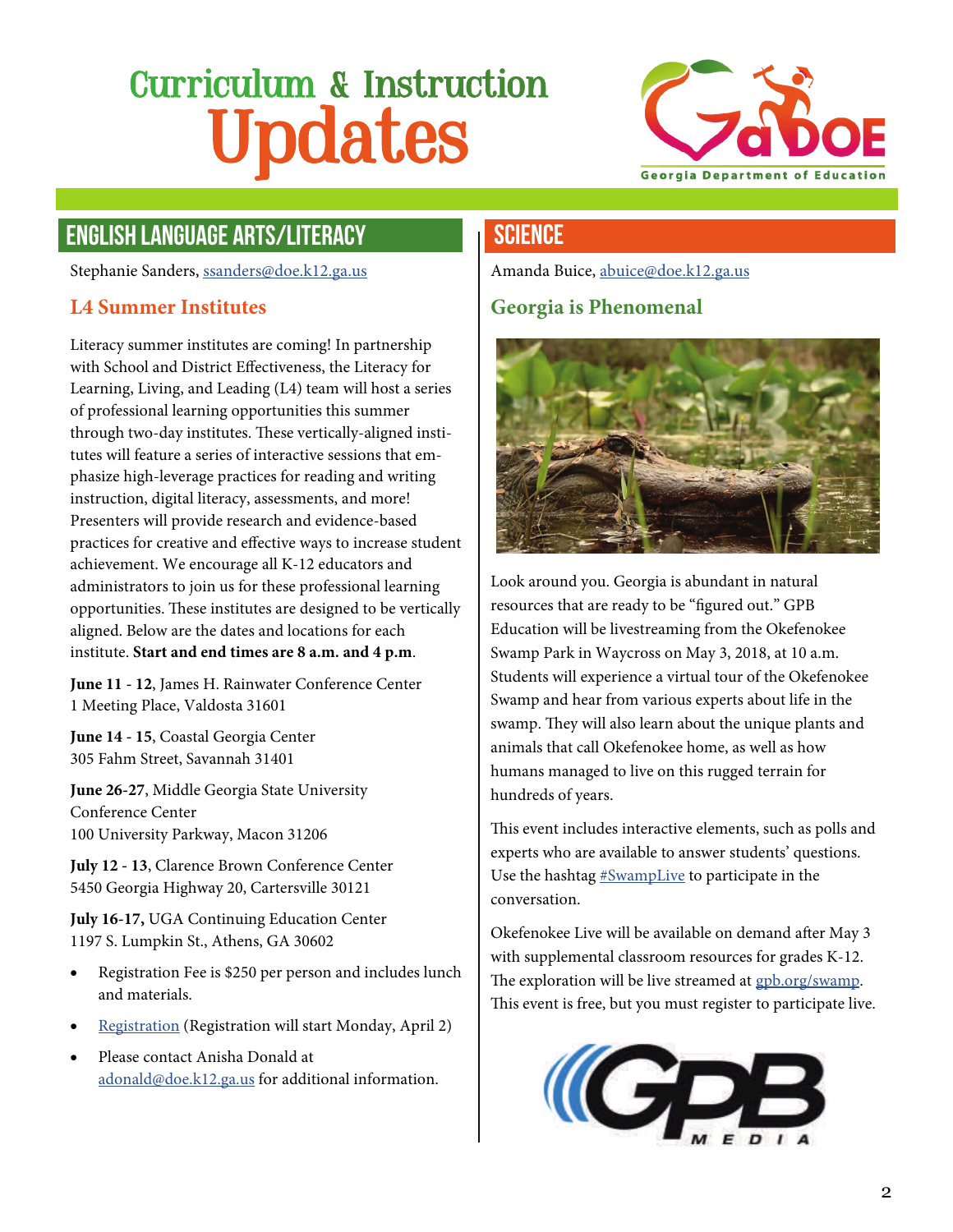

#### **WORLD LANGUAGES & GLOBAL WORKFORCE INITIATIVES** World Language Educator of the Month

Patrick Wallace, [pwallace@doe.k12.ga.us](mailto:pwallace@doe.k12.ga.us)

### **Expansion of Approved Seal of Biliteracy Testing**

Georgia's Seal of Biliteracy has expanded the list of approved language testing agencies. ALTA Testing services, located in Atlanta, has been approved to offer language tests to students who wish to qualify for the Seal of Biliteracy. They offer oral and written proficiency exams in 90 languages! The first reporting deadline for the Seal of Biliteracy is May 1, 2018.

[More Information](https://www.gadoe.org/Curriculum-Instruction-and-Assessment/Curriculum-and-Instruction/Pages/Georgia%27s-Seal-of-Biliteracy.aspx)

### **Georgia Renews Academie Nancy-Metz Memorandum of Understanding**



Georgia was honored to renew a long-standing MOU with the Academie de Nancy-Metz in France at a signing ceremony at Mountain View High School March 1. Speakers at the event included State School Superintendent Richard Woods, the honorable Mr. Louis de Corail, Consul General of France in Atlanta and members of his staff, Gwinnett County Associate Superintendent Jonathan Patterson, and a video message from France from Madame Robin, Rector for the Academie de Nancy Metz. Special thanks to Mountain View High School and their outstanding French teacher, Mrs. Rhonda Archer!

[Watch Video of French MOU Signing](http://publish.gwinnett.k12.ga.us/gcps/home/gcpstv/videos/news/focus/259022236?WCM_PAGE.gcpstv-episodes=1)



Congratulations to Mrs. Bruny Negroni for being recognized as the World Language Educator of the Month for March. Mrs. Negroni was surprised with the award March 13 at Effingham County High School, where she teaches Spanish 2, 3 and AP Spanish. We loved the following comments submitted as part of her nomination: "Mrs. Negroni is an exemplar to teachers everywhere. She is always willing to help teachers and students alike with a ready smile on her face. Students love and respect Mrs. Negroni and she is always able to get the best out of them."

#### **New Dual Language Immersion Video**

As part of an ongoing project entitled the Georgia Dual Language Immersion Video Diary, we took our cameras to visit the International Charter School of Atlanta (ICSAtlanta) in Roswell. ICSAtlanta implements a language immersion program in all grades and disciplines where students learn the current Georgia education standards in a language immersion environment. ICSAtlanta offers Chinese, French, German and Spanish language tracks. Next year, there will be at least 13 new DLI programs in Georgia, bringing the total number of programs in the state over 50.

[Watch Video](https://www.youtube.com/watch?v=hrat864yWBw&feature=youtu.be)

**[Read Additional World Languages Updates](https://www.gadoe.org/Curriculum-Instruction-and-Assessment/Curriculum-and-Instruction/Documents/GaDOE%20World%20Language%20Update%20March%2013th%2c%202018.pdf)**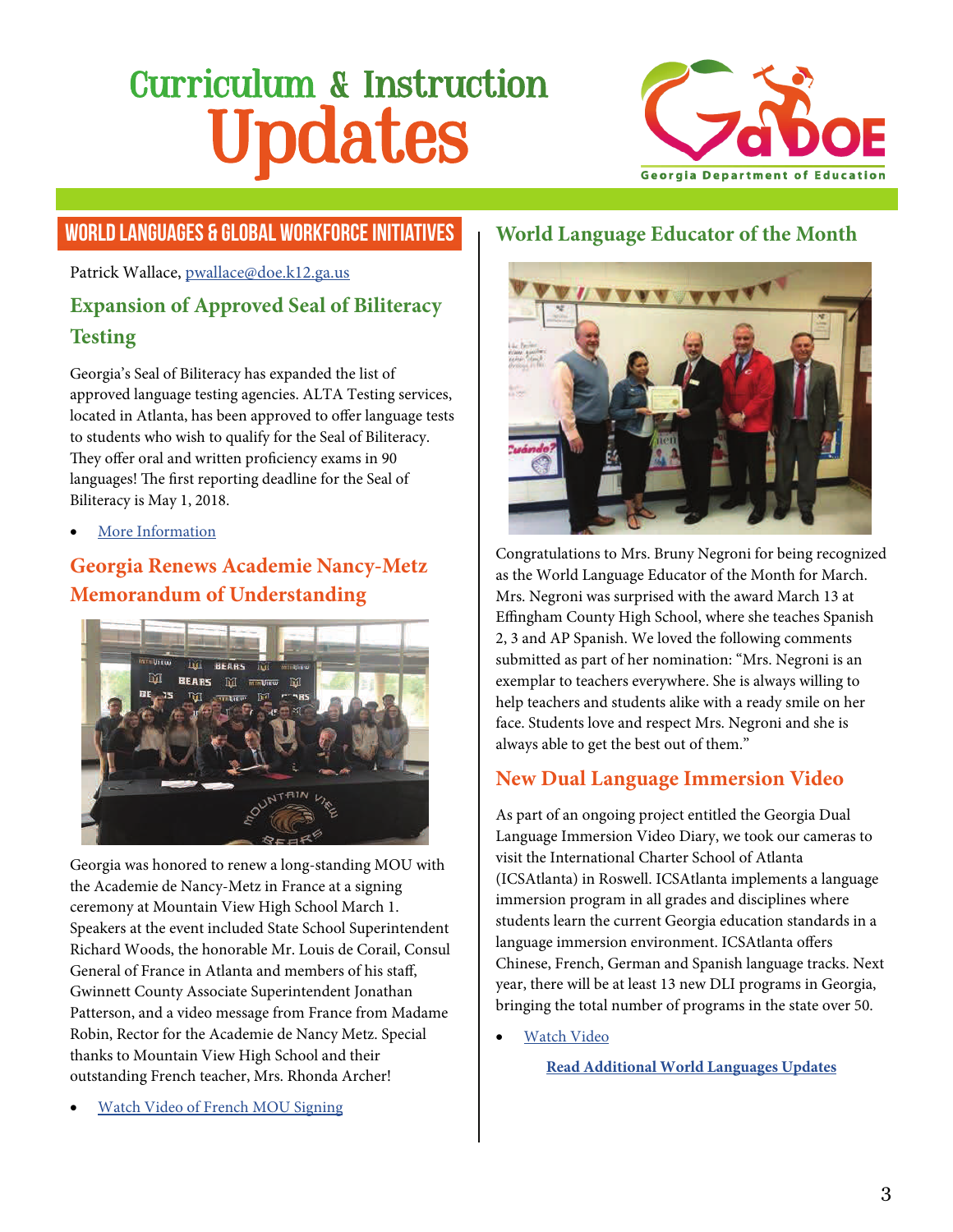

### SOCIAL STUDIES

Joy Hatcher, [jhatcher@doe.k12.ga.us](mailto:jhatcher@doe.k12.ga.us)

#### **GaDOE Social Studies Wants YOU!**

Join us for the leadership webinar and summer workshops!

#### **Assessment Upcoming Dates**

Join us for Episode 3 of Adventures with Joy and JoAnn in which we will highlight amazing resources, share insights from workshops across the state, and reveal upcoming opportunities!

 Monday, April 10, 2018 1 p.m. **[Registration](https://attendee.gotowebinar.com/register/2551630426895838722)** 

### **Social Studies Summer Workshops - 3rd and 4th Grade History Refresher**

Join grade-level colleagues in this lively, hands-on crash course on topics in U.S. History. We will model use of engaging inquiry strategies and resources while reinforcing and extending the content knowledge needed to teach the new Social Studies GSE. The workshop is facilitated by GaDOE Social Studies Specialist JoAnn Wood.

Please note: GaDOE is unable to reimburse for travel expenses.



### **Let's Get Visual! Inquiry-based Instructional Activities that SWIRL**



Explicitly teaching Visual Literacy in social studies increases engagement and allows students to make connections between their lives and history. This workshop will teach you how to: build visual literacy with visual journals, enhance your inquiry lessons, and incorporate the art standards with your existing lessons to create personal meaning for students. You do not have to be "good" at art to attend this workshop!

The workshop, facilitated by GaDOE's Social Studies (Joy Hatcher, JoAnn Wood), & Fine Arts (Jessica Booth) teams and is appropriate for teachers and school, district, and RESA leaders. Activities will be shared and modeled for K-12.

Please note: GaDOE is unable to reimburse for substitutes or travel expenses for this opportunity.

### **Inquiry-based Learning in Social Studies Classrooms**

In this interactive session, work with Joy Hatcher, GaDOE Social Studies Program Manager, to meet your daily required dose of inquiry and keep students on their mental toes. Ideas and resources for infusing inquirybased learning in grades 6-12 will be shared. Bring your own ideas and take home some new ones.

 [View Available Dates and Registration Information](http://www.gadoe.org/Curriculum-Instruction-and-Assessment/Curriculum-and-Instruction/Pages/Social-Studies.aspx)  [for all Three Sessions](http://www.gadoe.org/Curriculum-Instruction-and-Assessment/Curriculum-and-Instruction/Pages/Social-Studies.aspx)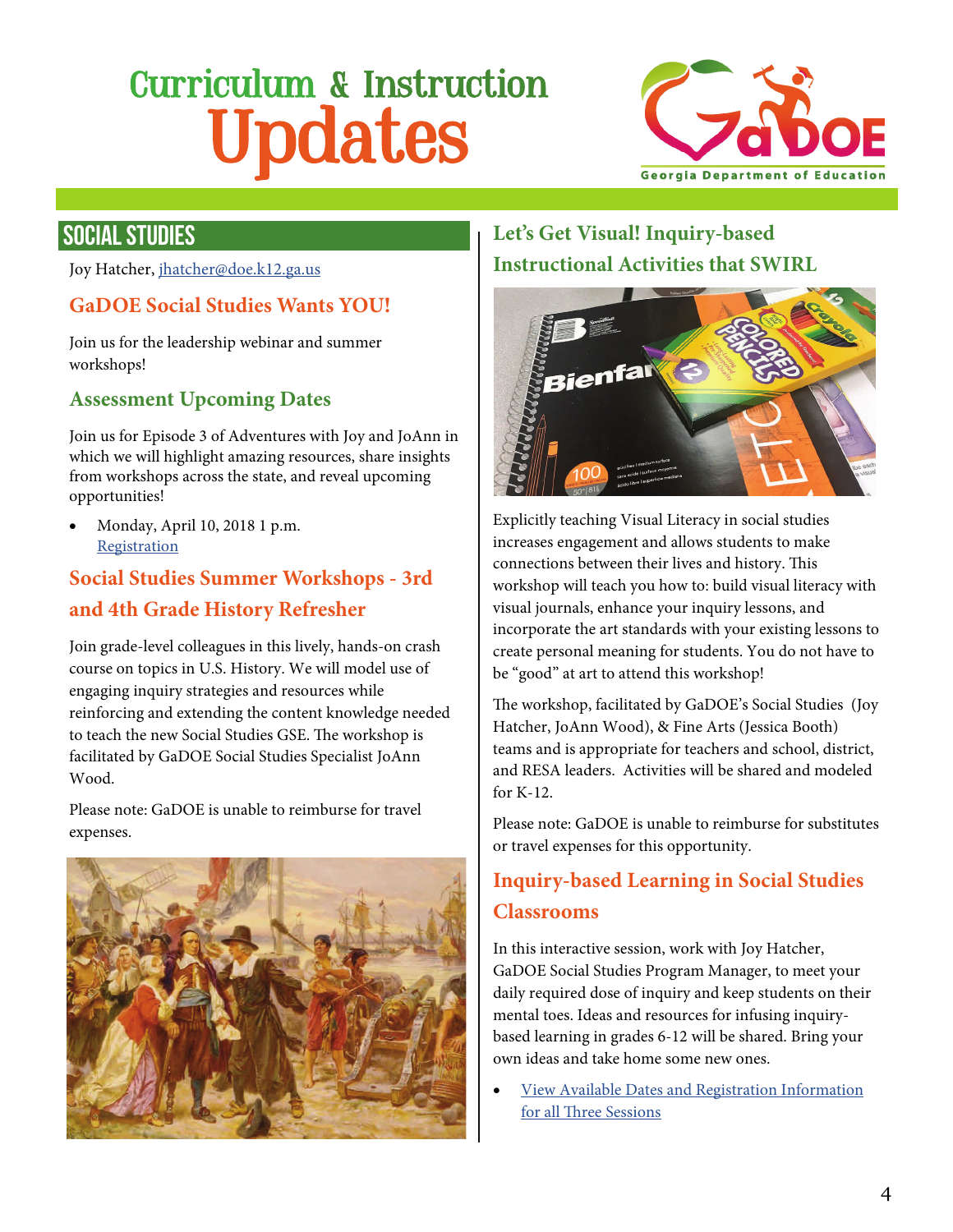

# TEACHER & LEADER SUPPORT & DEVELOPMENT

Cindy Saxon, [csaxon@doe.k12.ga.us](mailto:csaxon@doe.k12.ga.us)

#### **Georgia Induction Summit 2018**

On May 4, 2018, Georgia's Induction Summit 2018: Attaining New Heights in Teacher and Principal Induction through Teacher and Leader Effectiveness will feature general sessions and breakout sessions at Middle Georgia State University in Macon. This year's summit themes will provide presentations, resources, and networking opportunities through four lens: attracting, preparing, recruiting, and retaining effective teachers and leaders.

[Registration](http://www.ciclt.net/sn/resa/recl_application.aspx?ClientCode=mgresa&CL_ID=103988)

For additional information please email Dr. Kathy Reese at [kreese@doe.k12.ga.us](mailto:kreese@doe.k12.ga.us).

# **Teacher Leader Support and Development (TLSD) Platform**

The TLSD team will offer Electronic Platform Training sessions at various locations as the transition is made from Performance Matters to the Student Longitudinal Data System (SLDS). SLDS will house all TKES and LKES evaluations beginning July 1, 2018.

[Registration Information](http://www.gadoe.org/School-Improvement/Teacher-and-Leader-Effectiveness/Documents/TLSD%20NewsLetter/March%20updates.pdf)

Each year the TLSD Platform team creates a presentation to dig a bit deeper into a component of the TLSD Platform. Based on the feedback received at the Data Conference "Deeper Dive" presentation this year, the TLSD Team reconfigured the presentation and tailored it to meet the needs of districts. It is entitled "Optimizing Evaluation Data." The TLSD Platform team reached out to districts to see how they were using the TLSD Platform to capture data and how they utilized the data in their districts.

The team looked at the research for effective data literacy practices in order to show districts how to extrapolate and analyze their TLE Platform data so that districts can make high-stake decisions. During this presentation we show districts how to:

- See Trends across Multiple Years
- Treat Formative Data as Summative Data
- Analyze Subgroup Level III Ratings
- Identify if Teacher Needs are being met based on Self-Assessment
- Utilize Summative Data
- Organize Data into Quick, Readable Reports

For additional information or if you would like to schedule a presentation in your district, contact Melinda Moe at [mmoe@doe.k12.ga.us.](mailto:mmoe@doe.k12.ga.us)

#### **Federal Programs Conference**

The annual Federal Programs Conference is an opportunity for federal grant administrators to learn about administrative updates, best practices, innovative initiatives, and explore the impact on student learning. Please plan to come June 13-14, 2018 at the Georgia International Convention Center Atlanta Airport Marriott Gateway.

[Registration Information](https://mailchi.mp/24995a0e43d5/federal-programs-update-253495?e=617484fab2)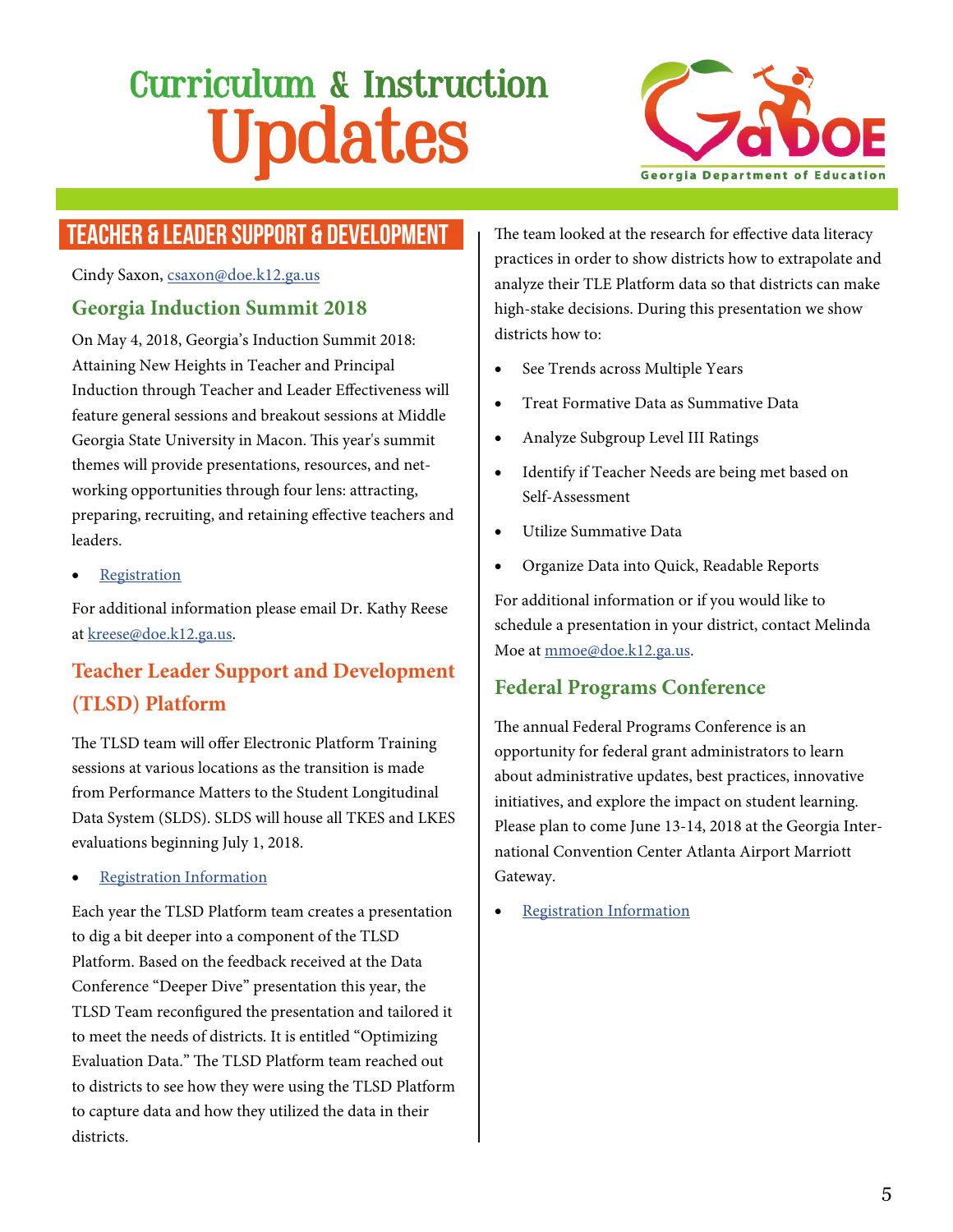

# SPECIAL EDUCATION SERVICES AND SUPPORTS

Donna Flaherty, [DFlaherty@doe.k12.ga.us](mailto:DFlaherty@doe.k12.ga.us)

#### **2018 Institute Designed for Educating All Students (IDEAS) Conference**

June 5 to 8, 2018 Epworth by the Sea St. Simons Island, GA

We invite you to attend Georgia's only teacher conference supporting the education of students with disabilities: the IDEAS Conference showcases excellence in the field (no registration fee). Discover the latest products and systems, broaden your contacts in the community, and share your own expertise.

- [Additional Information](http://www.gadoe.org/Curriculum-Instruction-and-Assessment/Special-Education-Services/Pages/IDEAS/IDEAS-Conference.aspx)
- [Registration](http://www.gadoe.org/Curriculum-Instruction-and-Assessment/Special-Education-Services/Pages/IDEAS/IDEAS-Conference.aspx)
- [Submit Proposal](http://www.gadoe.org/Curriculum-Instruction-and-Assessment/Special-Education-Services/Pages/IDEAS/IDEAS-Conference.aspx)

# HEALTH AND PHYSICAL EDUCATION

Mike Tenoschok, [mtenoschok@doe.k12.ga.us](mailto:mtenoschok@doe.k12.ga.us)

#### **Governor's Fitness Awards**

A student who scores in the Healthy Fitness Zone® (HFZ) in at least five test categories of the FITNESSGRAM® assessment is eligible to receive the Governor's Fitness Award. The trunk lift may also be utilized as an additional test item to help students get into the HFZ in five categories.

These are free recognition certificates. Please contact Mike Tenoschok at [mtenoschok@doe.k12.ga.us](mailto:mtenoschok@doe.k12.ga.us) with your award request.

### ASSESSMENT AND ACCOUNTABILITY

Sandy Greene, Ed.D, [sgreene@doe.k12.ga.us](mailto:sgreene@doe.k12.ga.us)

#### **Assessment Upcoming Dates**

#### **State Testing Windows**

- **4/09/2018 to 5/18/2018** GA Milestones EOG Main Admin
- **4/23/2018 to 6/01/2018** GA Milestones EOC Main Admin
- **5/07/2018 to 5/18/2018** AP Admin
- **5/11/2018 to 5/11/2018** GKIDS Administration Window Closes
- **5/14/2018 to 7/20/2018** Grades 3,5, & 8 Summer EOG Retest
- **6/18/2018 to 7/20/2018** GA Milestones EOC Summer Admin

#### **Assessment Training and Webinars Remaining**

- **5/10/2018** Alt ACCESS for ELs Post-Admin
- **5/15/2018** ACCESS for ELs Post-Admin
- **5/30/2018** GA Milestones Central Office Services
- **6/05/2018** GAA Post-Admin

#### GEORGIA VIRTUAL SCHOOL

Margaret Thomas, [margaret.thomas@gavirtualschool.org](mailto:margaret.thomas@gavirtualschool.org)

#### **GaVS Enrolling Now for Summer 2018**

Georgia Virtual School is now enrolling students for the summer 2018 semester. Summer semester is an excellent time to take a course to get ahead for the coming school year, create flexibility in a school schedule, or recover a credit from the previous school year. A wide variety of courses are offered across all content areas, and courses are available on a six-week and five-week schedule. Classes begin June 4 or June 11, and all classes end July 13.

[Learn More](http://www.gavirtualschool.org)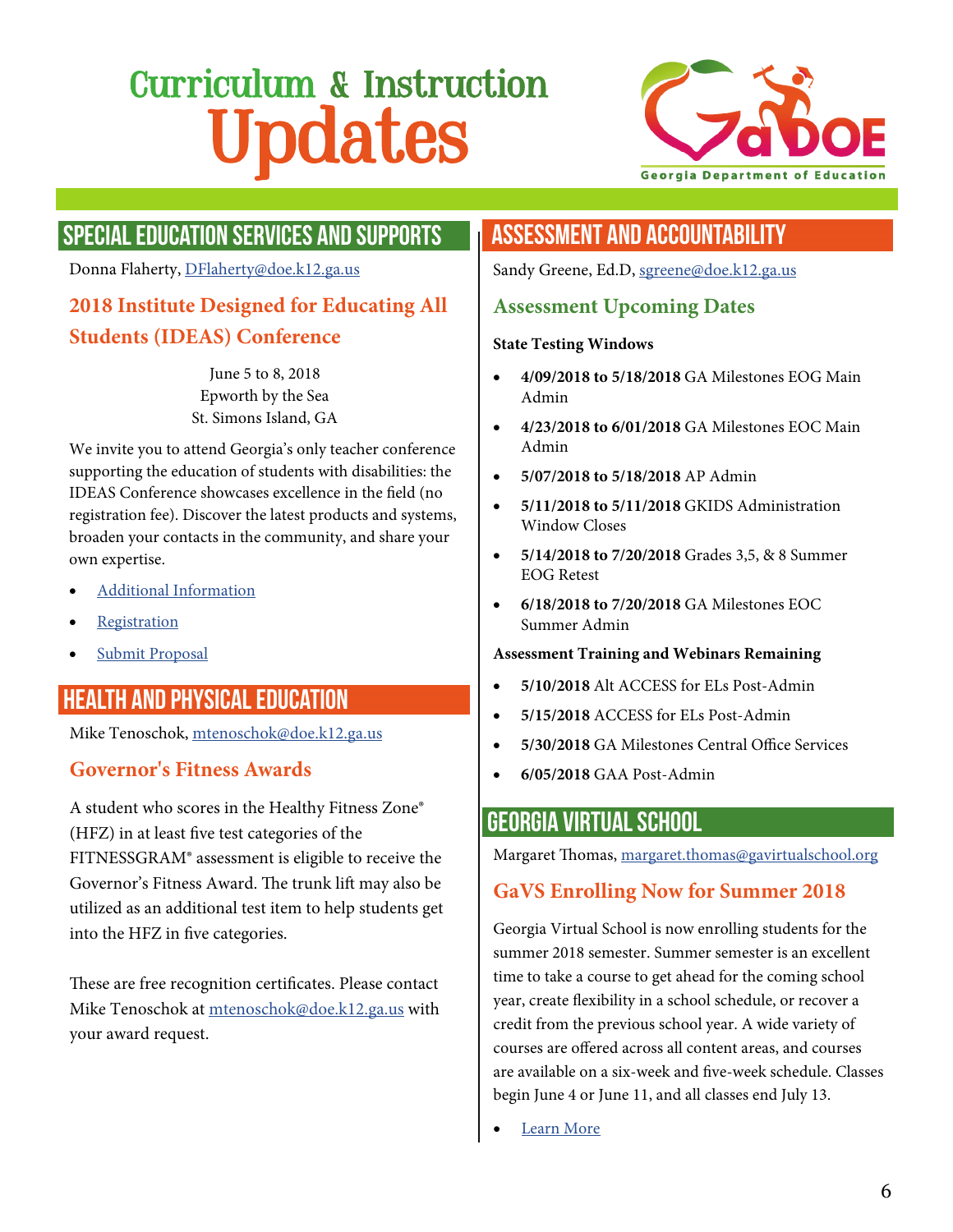

# STEM/STEAM

Meghan McFerrin, [MMcFerrin@doe.k12.ga.us](mailto:MMcFerrin@doe.k12.ga.us)

#### **Georgia STEM Day**

Georgia STEM Day 2018 is May 4! How are you celebrating? Georgia STEM Day is a day for schools, educators, students, and companies to engage in activities involving science, technology, engineering, and math (STEM). By celebrating Georgia STEM Day on May 4, you are helping to raise awareness of the importance of STEM in our state. Join the thousands of teachers, schools, and districts that have already registered to participate in this STEM celebration.

[Registration](https://www.tagedonline.org/programs/georgia-stem-day/)

### **Woodruff Arts Center Educator Conference**

Presented by the Alliance Theatre and Atlanta Symphony Orchestra, the fifth annual Woodruff Arts Center Educator Conference will take place June 5-7, 2018. Over the course of three days, participants will experience world-class art and engage in workshops led by professional artists and educators in order to reflect upon this year's theme: Igniting Imagination.

This conference is a great opportunity for educators and administrators seeking STEAM certification to gain exposure to classroom arts-based and teaching and learning strategies.

**[Registration](https://www.woodruffcenter.org/programs/educator-conference/)** 

#### **Games for Change Student Challenge**

In collaboration with STEM@GTRI and CEISMC, Games for Change (G4C) is kicking off its first year in Atlanta! The Games for Change Student Challenge is a game design competition that invites public middle and high school students to make digital games about issues impacting their communities, combining digital storytelling with civic engagement. Winning games will be celebrated at an awards ceremony in May where students receive game prizes, technology mentorships and more!

#### **Games for Change Student Challenge** details include:

- Each Jam runs from 10 a.m. to 3 p.m.
- These events are FREE and lunch will be provided
- Free parking is available on-site

It is highly recommended that you bring your own laptop!

[April 14th Registration](https://www.eventbrite.com/e/g4c-atlanta-april-14th-game-jam-tickets-43205607134?mc_eid=4e96604554&mc_cid=5877f7204d)

### **Sagamore Hills Elementary Celebrates National Engineers Week**

Stephanie Spencer, a STEM teacher at Sagamore Hills Elementary, started a STEM Gems Club following this year's Georgia STEM Forum. She shares: "On Tuesday, February 20 we were fortunate to have Stephanie Espy visit our STEM Gems Club. She spoke to the girls for over an hour. The girls peppered her with questions about her career as a chemical engineer, things she had to overcome, why she wrote the book, how she remained confident in a career with predominately male colleagues and many more. She reminded the girls that they need to ask questions, work hard, and be sure to find mentors along the way. What an exciting way to start our celebration of National Engineers Week!"

[More Information](http://stemgemsbook.com/stem-gems-book/)

#### **2018 STEM/STEAM Forum Call for Proposals**

STEM/STEAM Georgia will host the 2018 STEM/STEAM Forum October 22-23 in Athens. Proposals are welcome for the following conference strands:

- Interdisciplinary Math and Science Instruction
- STEAM and Arts-Based Research
- Nontraditional Student Participation
- CTAE in STEM and STEAM
- Content-Based Technology Integration
- Industry and Community Spotlight
- [More Information on Conference Strands](http://stem.wpgadoe.org/wp-content/uploads/2018/03/STEM-Forum-Flyer.pdf)
- [Submit Proposal](https://docs.google.com/forms/d/e/1FAIpQLSesItRrvA3RCp9AQ1q9gAiT_pPMhymycQvYy7RJQle4fgb-GQ/viewform)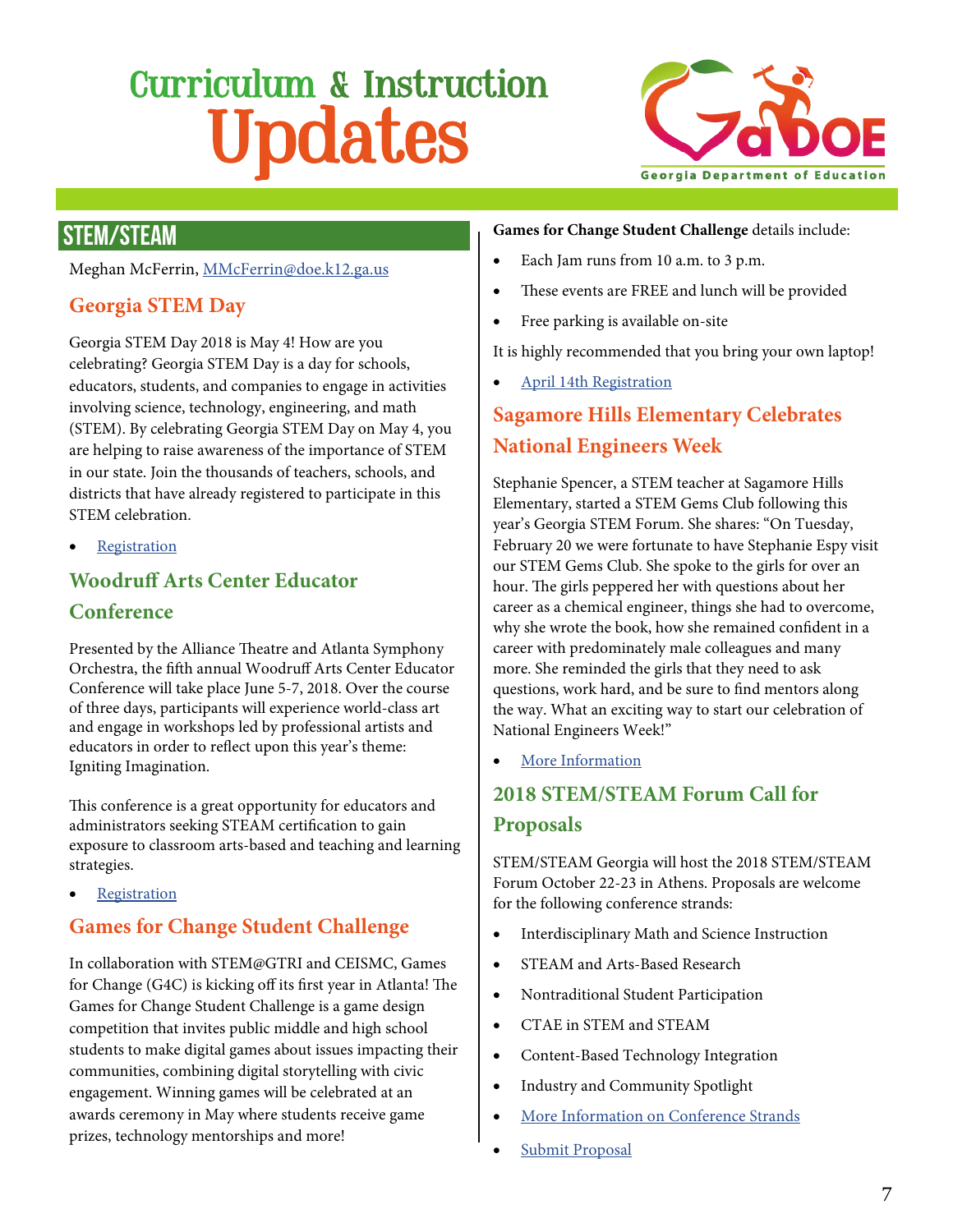

# SCHOOL AND DISTRICT EFFECTIVENESS

Dr. Faya Paul, [fpaul@doe.k12.ga.us](mailto:fpaul@doe.k12.ga.us)

#### **Math Summer Institute**

The Division of School and District Effectiveness in partnership with the Division of Teaching and Learning will host a Math Summer Institute from July 10-12, 2018. Participants will engage in authentic, hands-on applications of the mathematics Georgia Standards of Excellence with a focus on vertical progressions. The interactive sessions will be led by Georgia Master Educators.

#### **Dates and Location**

The Mathematics Summer Institute will be held July 10-12, 2018, at the Macon Centreplex in Macon. This is a three-day training. The primary audience for the Mathematics Summer Institute is Georgia mathematics educators.

#### **Tentative Agenda**

**- 8 to 9 a.m.** Continental Breakfast and Registration - **9 a.m. to 4 p.m.** Sessions will be provided for Grades K-2, Grades 3-4, Grades 5-7, and Grades 8-10 - Continental breakfast and lunch will be provided.

#### **Agenda Highlights**

Participants will receive all materials, handouts, and resources utilized in the three-day training to take back to their schools to use in their classrooms.

#### **Registration**

Registration is on a first-come, first-served basis. Please register by April 16, 2018. Participants are expected to attend all three days of the Math Summer Institute. The trainings will be organized in grade-level bands (K-2, 3-4, 5-7, 8-10).

[Math Summer Institute Registration](https://form.jotform.com/schoolimprovement/summer-math-institute-july-10-12-20)

If you have any questions or require technical assistance, please contact Andrea Cruz ([acruz@doe.k12.ga.us](mailto:acruz@doe.k12.ga.us)) or Christy Jones ([chjones@doe.k12.ga.us\)](mailto:chjones@doe.k12.ga.us).

#### **ESOL**

Dr. Jacqueline C. Ellis, [jellis@doe.k12.ga.us](mailto:jellis@doe.k12.ga.us)

### **New WIDA Standards-based Instructional Framework Rollout**

In 2019, WIDA will introduce a new standards-based instructional framework. An informational flyer that provides overview of the WIDA standards-based instructional framework was e-mailed to all ESOL/Title III Directors in March. WIDA is requesting input from all Consortium members. A draft instructional framework for public input will be e-mailed to all ESOL/Title III directors from March 22 – April 20.

[Additional Information](http://wida.us/standards)

# **WIDA Summer 2018 Professional Learning Academies**

The Registration is open for the following Summer 2018 Academies:

**Leading Schools for Language Learner Achievement** June 19-21, 2018 Raleigh, NC

**Scaffolding Learning Through Language** July 31 - August 2, 2018 Salt Lake City, UT

**Leading Schools for Language Learner Achievement** August 14-16, 2018 St. Louis, MO

[Registration Information](https://www.wida.us/ProfessionalDev/academies/)